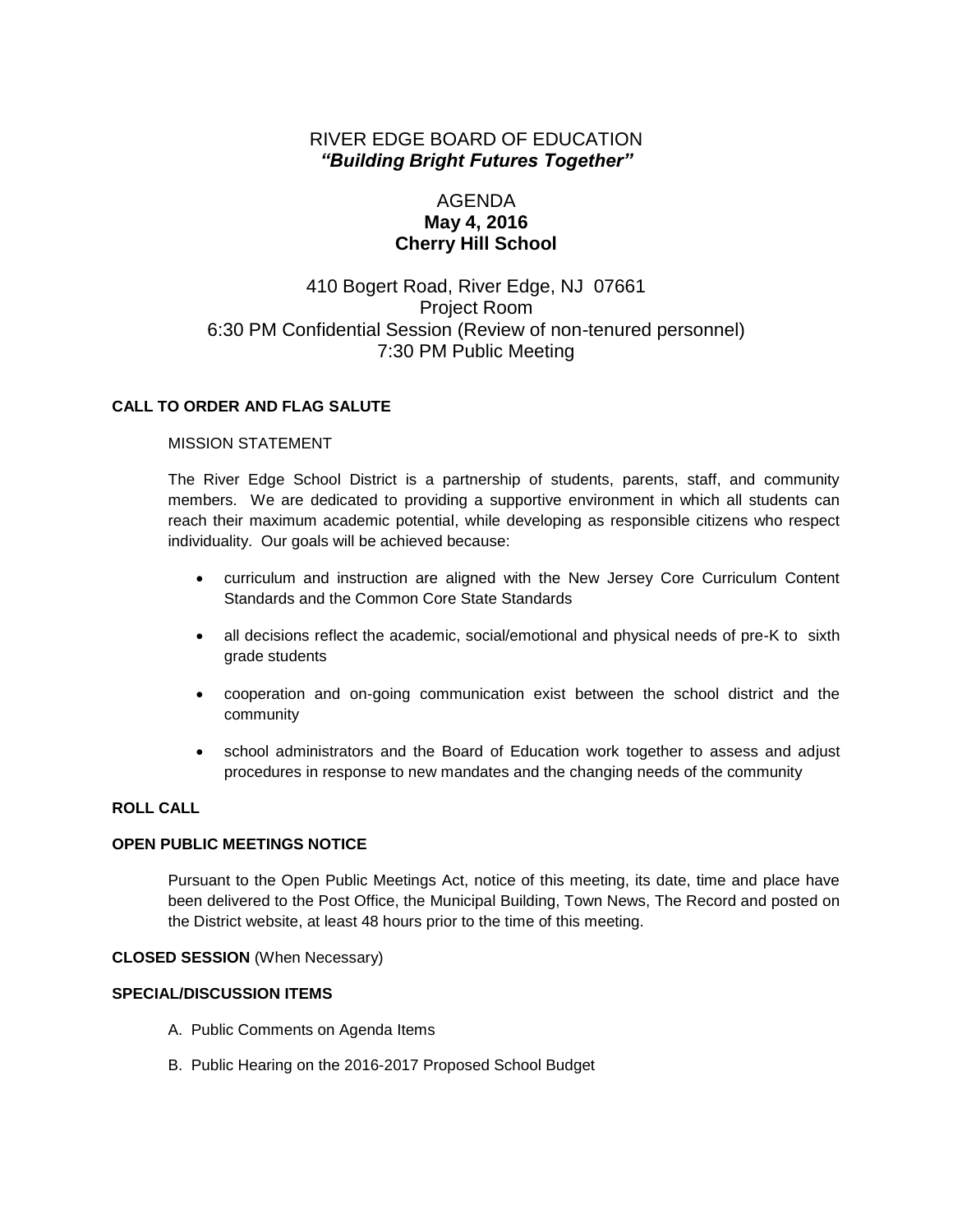#### **REPORTS**

- 1. SUPERINTENDENT
- 2. PRINCIPAL
- 3. BOARD SECRETARY
- 4. PRESIDENT
- 5. COMMITTEES

## **MOTIONS TO BE ACTED UPON**

#### A. **ADMINISTRATION/POLICY**

1. That the Board of Education approve the completion of the following emergency drills:

| School             | <b>Dates</b>                                          |
|--------------------|-------------------------------------------------------|
| Cherry Hill School | April 19, 2016 Fire Drill<br>April 26, 2016 Lock down |
| Roosevelt School   | April 18, 2016 Fire Drill<br>April 27, 2016 Lock down |

2. That the Board of Education approve the following class trip:

| Date    | <b>School</b> | Grade | <b>Destination</b>                                  | Cost to<br><b>District</b> |
|---------|---------------|-------|-----------------------------------------------------|----------------------------|
| 6/16/16 | NBC.          | K-6   | <b>Liberty Science</b><br>Center<br>Jersey City, NJ | \$575.00                   |

**Motion by: \_\_\_\_\_\_\_\_\_\_\_\_\_\_\_\_\_\_\_\_ Seconded by: \_\_\_\_\_\_\_\_\_\_\_\_\_\_\_\_\_\_\_\_**

### B. **CURRICULUM/EDUCATION** – None

### C. **BUILDINGS & GROUNDS** - None

#### D. **FINANCE/GRANTS/GIFTS**

1. That the Board of Education approve the Proposed 2016-2017 School Year Budget for submission to the Executive County Superintendent as follows:

|                            |       | Budget       |  |
|----------------------------|-------|--------------|--|
| Total General Fund         |       | \$16,916,247 |  |
| Total Special Revenue Fund |       | \$1.022.743  |  |
| Total Debt Service         |       | \$1.412.381  |  |
|                            | Total | \$19,351,371 |  |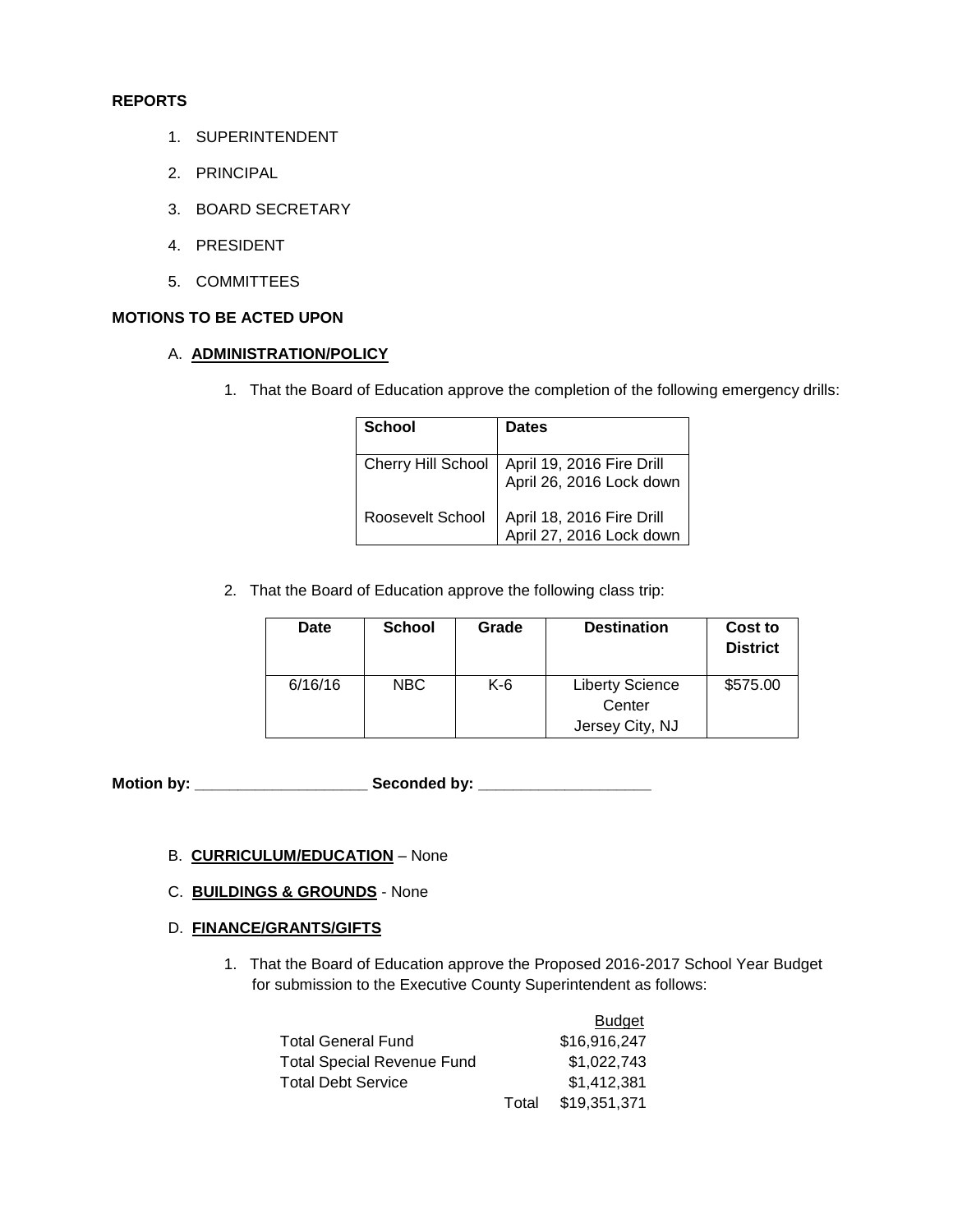**Further**, that the Board of Education authorize \$14,707,943 as General Fund Tax Levy and \$1,215,370 as Debt Service Tax Levy.

**Be it resolved**, that the River Edge Board of Education include in the proposed budget an adjustment in the amount of \$112,089 for increases in the cost of health benefits.

**Be It Further Resolved,** that the Board of Education approve a Capital Reserve Withdrawal in the amount of \$200,000. The district intends to utilize \$90,000 to construct a STEM Lab at the Cherry Hill School and \$110,000 for a STEM Lab at Roosevelt School.

**Motion by: \_\_\_\_\_\_\_\_\_\_\_\_\_\_\_\_\_\_\_\_ Seconded by: \_\_\_\_\_\_\_\_\_\_\_\_\_\_\_\_\_\_\_\_**

## E. **PERSONNEL**

- 1. That the Board of Education accept, with regret, the retirement of Paul Scott, District Instrumental Music Teacher, effective October 1, 2016.
- 2. That the Board of Education, with the recommendation of the Superintendent approve a Maternity/Disability leave of absence for Jessica Haynes to commence on, or about September 16, 2016 through October 20, 2016, to be followed by a State Family leave of absence effective October 21, 2016 through December 30, 2016.
- 3. That the Board of Education, with the recommendation of the Superintendent approve the extended child care leave of absence for Kathryn O'Brien for the 2016-2017 school year.
- 4. That the Board of Education, with the recommendation of the Superintendent approve the leave of absence for Monica Schnee while she study/teach in South Korea as a Fulbright Scholar to commence on September 1, 2016 returning on or about January 23, 2017.

Motion by: **Example 20 Seconded by:**  $\bullet$  Seconded by:

## F. **RIVER EDGE SPECIAL EDUCATION** – None

### G. **REGION V ADMINISTRATION & TRANSPORTATION**

- 1. That the Board of Education approve the 2015-2016 Jointure Transportation Agreement between Region V (Host) and Trenton Board of Education. (Joiner).
- 2. That the Board of Education approve the 2016-2017 Transportation Services Agreement between Region I/Mahwah Board of Education (Host) and Region V. (Joiner).
- 3. That the Board of Education approve the 2016-2017 Transportation Services Agreement between South Bergen Jointure Commission (Host) and Region V. (Joiner).